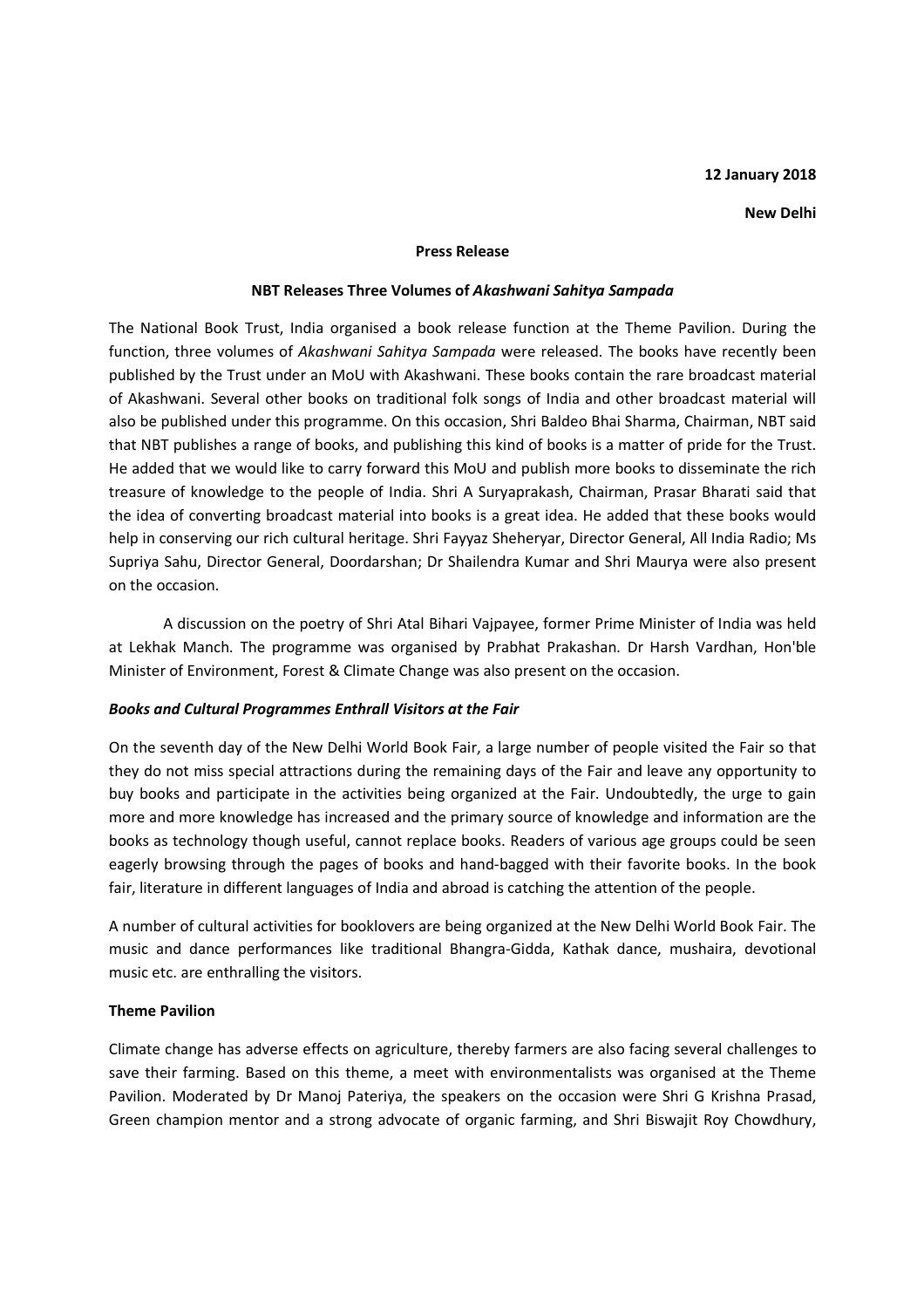earth watch scientist. The speakers shared their concerns about environment and how various methods can be adopted to preserve indigenous seeds and agriculture.

The National Council for Promotion of Sindhi Language organised a Kathak dance performance based on the nature poetry of Shah Abdul Latif at the Theme Pavilion. Shah Abdul Latif was a noted Sufi scholar, mystic, saint, and poet of Sindhi language. Prof. Baldev V Matlani, University of Mumbai and Dr. Ravi Prakash Tekchandani, Director, National Council for Promotion of Sindhi Language also spoke on the occasion. The lively Kathak performance by Geetanjali Lal and troupe from Devi Durga Kathak Sansthan enabled the audience to connect with the deeper elements of nature.

# **Children's Pavilion**

A workshop titled 'Lets Create Radio Programme and Jingle' was organized at the Children's Pavilion. RJ Azhar Hajini, from Radio Kashmir, Srinagar, taught children the art of making radio programmes and jingles. He provided information regarding software and new techniques which are used in making jingles. Azhar Hajini said that clear pronunciation and proper word selection are extremely important in radio programmes.

Well-known storyteller Jayashree Sethi and Rishabh from Storyghar engaged children in a lively and interactive storytelling session. During the session, Jayshree narrated the story and enacted different characters of the story, while Shri Rishabh, along with his companion, composed songs on the story and played guitar. The children also sang some popular songs along with them.

A drama on the theme of 'Jal Hee Jivan Hai' was performed by the students of Ahlcon International School, through which children brought out the fact that we are currently destroying the environment and waste water to fulfill our needs, it is the time that we need to take action towards environmental protection.

# **Literary Activities**

Prof. B. K. Kuthiala, Vice Chancellor of Makhan Lal Chaturvedi University released an anthology of poetry Heera Ke Ikkavan Moti by Hira Lal. While releasing the book, Prof. B. K. Kuthiala, said that established poets used literary language in their compositions, whereas the poetry emerging from one's heart is a real poetry. On this occasion Shri Baldeo Bhai Sharma, Chairman, National Book Trust, India; Prof. Suresh Chand Singhal; Bhai Satya Dev Chaudhary; Shri Jagdish Roy Goyal, social activist; Shri Irfan, wellknown cartoonist; Dr. O P Yadav, Editor of DD News; Shri Saurabh Shrivastav, Editor, Dainik Jagran; Shri T P Tiwari; Dr Premi Ram Mishra and Shri Atul Singhal, senior journalist were also present.

In the *Conversations* Authors' Corner, a discussion on the book *Sind, the Gita and Karma* by Dhiraj Singh was organised. Shri Dhiraj Singh said, "My book is very light and an inspiring work. I have always been someone who encourages more characters in the story to make it engaging with twists and turns." A discussion on the book *General Knowledge for Competitive Exams* authored by Harsh Gagrani and Abhishek Dubey was also held. A short quiz competition was also organised where separate teams were made and were asked certain general knowledge questions.